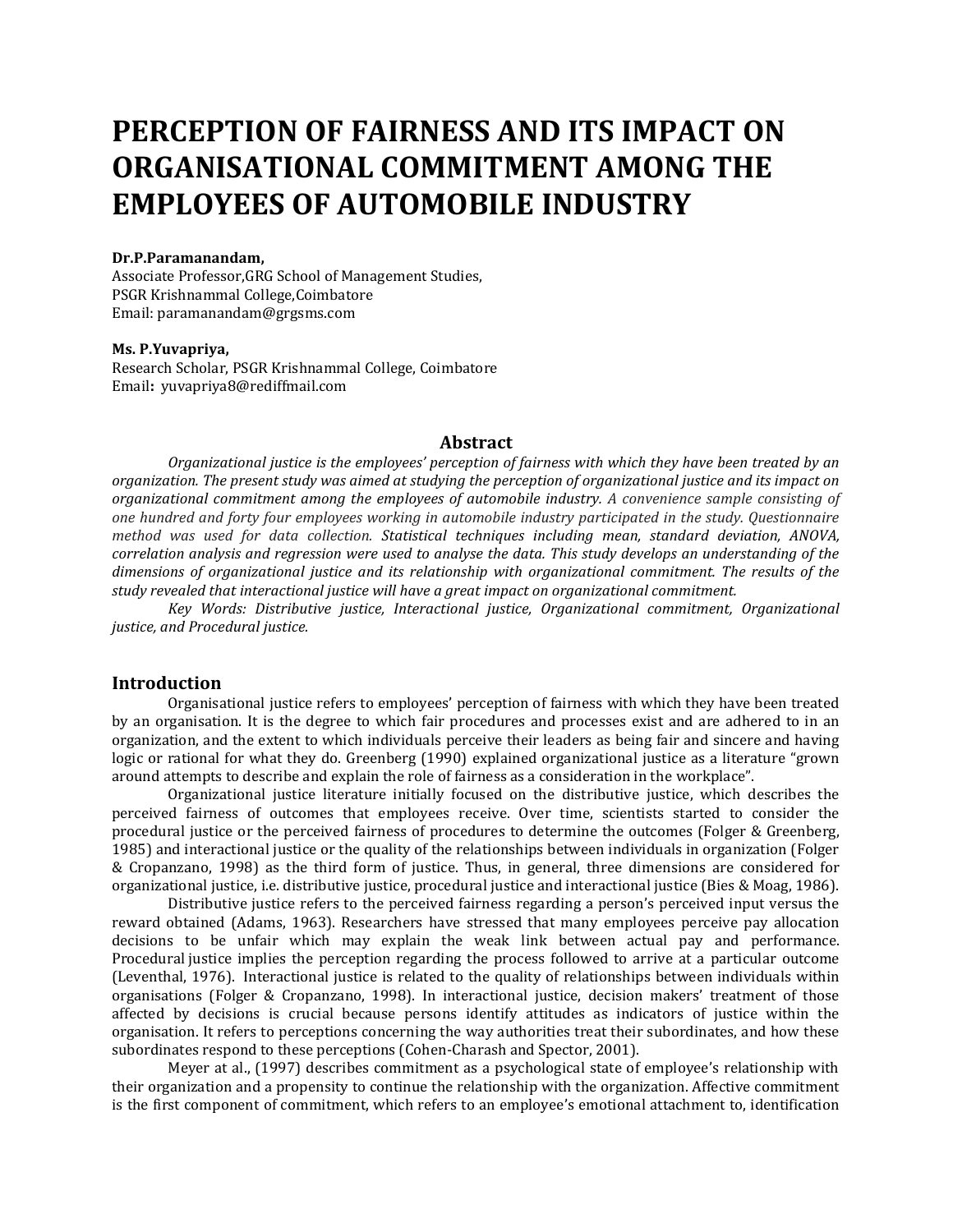with and involvement in an organization (Meyer and Allen, 1991). Continuance commitment is the second component of Meyer and Allen model, which refers to an employee's perceived costs of leaving an organization. Normative commitment is the third component, which refers to an employee's feelings of obligation to remain in their organization

## **Review of Literature**

Arif Hassan(2002)examined how perception of equity and justice played an important role in employees' commitment to the organization and intent to leave. The sample consisted of 181 middle and lower level managers from the banking and finance, production and manufacturing, and service sectors. The results hypothesized that both internal and external equity perceptions are positively related to commitment and negatively related to intent to leave. Among all the facets, equity promotion appeared to be the most significant predictor. Both distributive and procedural justice factors made significant contributions to employees' organizational commitment and intent to leave.

Nazim Ali & Shahid Jan (2012) investigated the relationship between organizational justice, organizational commitment and turnover intention. Data were collected from 223 medical representatives of pharmaceutical companies of Pakistan. Statistical Package for Social Sciences (SPSS) was used for finding out the relationship between organizational justice, organizational commitment and turnover intention. The results indicated that both distributive justice perception and procedural justice perception had a significant relationship with organizational commitment and turnover intentions amongst Medical Representatives of Pharmaceuticals Companies operating in Pakistan.

Akanbi et al (2013) examined the role of organizational justice on organizational commitment in Nestle Nigeria PLC Agbara, Lagos State Nigeria. The objectives of the study were to examine the relationship between distributive justice and perceived organizational commitment. In addition, the study ascertained the main and interaction effect of distributive justice and procedural justice on organizational commitment. The study employed survey research using questionnaire to collect data from all categories of workers in the multi-national manufacturing company. Two hundred and fifteen employees of the company responded to the questionnaire. Results indicated that organizational justice as measured by procedural justice and distributive justice can have a significant impact on the organizational commitment. The findings from the study also showed that there was a significant relationship between distributive justice and perceived organizational commitment.

Fariba Rafei-Dehkordi, Sardar Mohammadi and Mozafar Yektayar (2013) examined the relationship between organizational justice and its relationship with organizational commitment of the staff in Directorate of Youth and Sport of Chahar Mahal va Bakhtiari. 150 staff employed in the Office of Youth and Sports in Chahar Mahal va Bakhtiari were selected as sample. To collect data, questionnaire of organizational justice (Nihoof and Moorman 1993) and organizational commitment questionnaire (Allen and Meyer, 1991) were used. Results indicated that all of the components of the organizational justice distributive justice, procedural justice and interactional justice effect organizational commitment and there is direct and significant relationship between organizational justice and its dimensions with organizational commitment.

## **Objective of the Study**

The present study was aimed at studying the perception of fairness (distributive justice, procedural justice, and interactional justice) and its impact on organizational commitment (affective commitment, continuance commitment and normative commitment) among the employees of automobile industry.

#### **Research Methodology**

A convenience sample consisting of one forty four employees working in automobile industry participated in the study. Questionnaire method was used for data collection. The collected data was analyzed with mean, standard deviation, ANOVA, correlation and regression tests.

#### **Measures**

The perceptions of distributive justice were measured with a 5-item scale developed by Neihoff and Moorman (1993). Respondents indicated the extent of their agreement or disagreement with each item on a scale from 1 (strongly disagree) to 5 (strongly agree). The perceptions of procedural justice were measured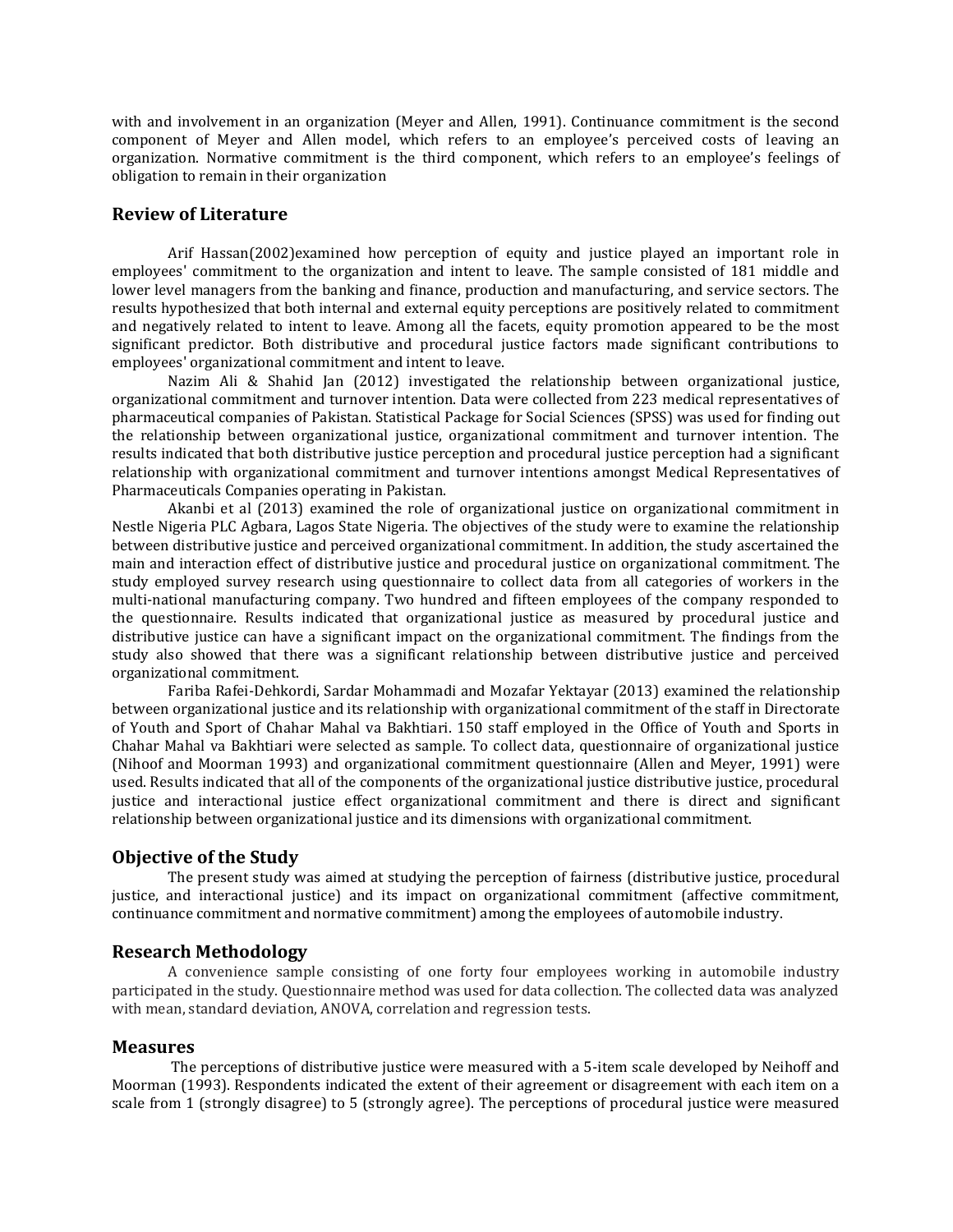with a 6-item scale developed by Neihoff and Moorman (1993). The perceptions of interactional justice were measured with 11-items measuring the degree to which employees felt their needs were considered, and adequate explanations were made for job decisions (Neihoff and Moorman, 1993). Organizational Commitment scale developed by Meyer and Allen (1991) was used*.* Each commitment has 8 items.The respondent was asked to rate each of the 24 items on the following 5-point Likert scale-1 (Strongly disagree) to 5 (Strongly agree).

## **Results and Discussion**

This section presents the analysis of the data collected from the respondents.

#### **(Kindly refer Table 1)**

Among the 144 respondents, 77 (53.5%) belong to 20- 30 years age group; 77 (53.5%) are female; 88 (61.1%) are married; 87 (60.4%) are post graduates; 51 (35.4%) belong to above 8 years experience group; and 71 (49.3 %) belong to above 25000 income group.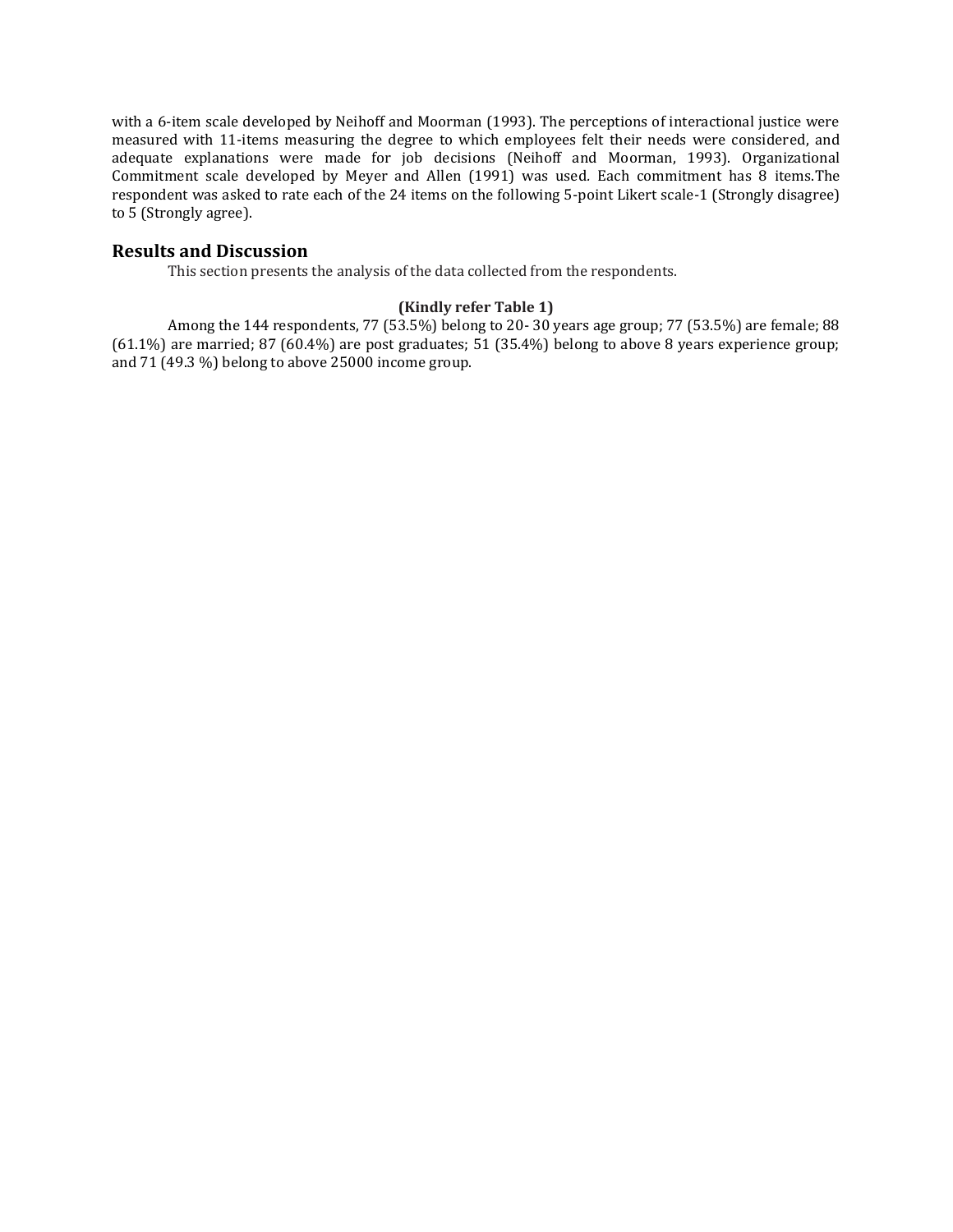| <b>Demographic Factors</b> | Classification     | <b>Number</b> of<br><b>Respondents</b> | Percent |
|----------------------------|--------------------|----------------------------------------|---------|
| Age (in years)             | 20-30              | 77                                     | 53.5    |
|                            | 31-40              | 39                                     | 27.1    |
|                            | 41-50              | 18                                     | 12.5    |
|                            | Above 50           | 10                                     | 6.9     |
| Gender                     | Male               | 67                                     | 46.5    |
|                            | Female             | 77                                     | 53.5    |
| <b>Marital Status</b>      | Married            | 88                                     | 61.1    |
|                            | Single             | 56                                     | 38.9    |
| Education                  | UG                 | 57                                     | 39.6    |
|                            | PG                 | 87                                     | 60.4    |
| Experience (in years)      | Below 2            | 43                                     | 29.9    |
|                            | $2 - 5$            | 34                                     | 23.6    |
|                            | $5 - 8$            | 16                                     | 11.1    |
|                            | Above 8            | 51                                     | 35.4    |
| Monthly Income (Rs)        | <b>Below 15000</b> | 29                                     | 20.1    |
|                            | 15000-20000        | 13                                     | 9.0     |
|                            | 20001-25000        | 31                                     | 21.5    |
|                            | Above 25000        | 71                                     | 49.3    |

## **Table 1 Demographic characteristics of the Sample**

#### **(Kindly refer Table 2)**

A higher level of organizational justice (Mean= 103.13) was observed among the respondents of age group 20-30. A higher level of organizational commitment (Mean= 81.56) was observed among the respondents of age group 41-50.

| rable 2 Showing the Mean and Standard Deviation of research variables in different age groups. |               |                |                                  |  |
|------------------------------------------------------------------------------------------------|---------------|----------------|----------------------------------|--|
|                                                                                                |               | Organizational |                                  |  |
|                                                                                                | Age           | justice        | <b>Organizational commitment</b> |  |
|                                                                                                | Mean          | 103.13         | 76.61                            |  |
| 20-30                                                                                          | N             | 77             | 77                               |  |
|                                                                                                | Std.Deviation | 22.278         | 6.442                            |  |
| 31-40                                                                                          | Mean          | 96.49          | 80.87                            |  |
|                                                                                                | N             | 39             | 39                               |  |
|                                                                                                | Std.Deviation | 22.531         | 8.007                            |  |
| 41-50                                                                                          | Mean          | 99.39          | 81.56                            |  |
|                                                                                                | N             | 18             | 18                               |  |
|                                                                                                | Std.Deviation | 24.786         | 7.294                            |  |
| > 50                                                                                           | Mean          | 79.40          | 79.80                            |  |

N 10 10 10

> 50 Mean 79.40 79.80

## **Table 2 Showing the Mean and Standard Deviation of research variables in different age groups.**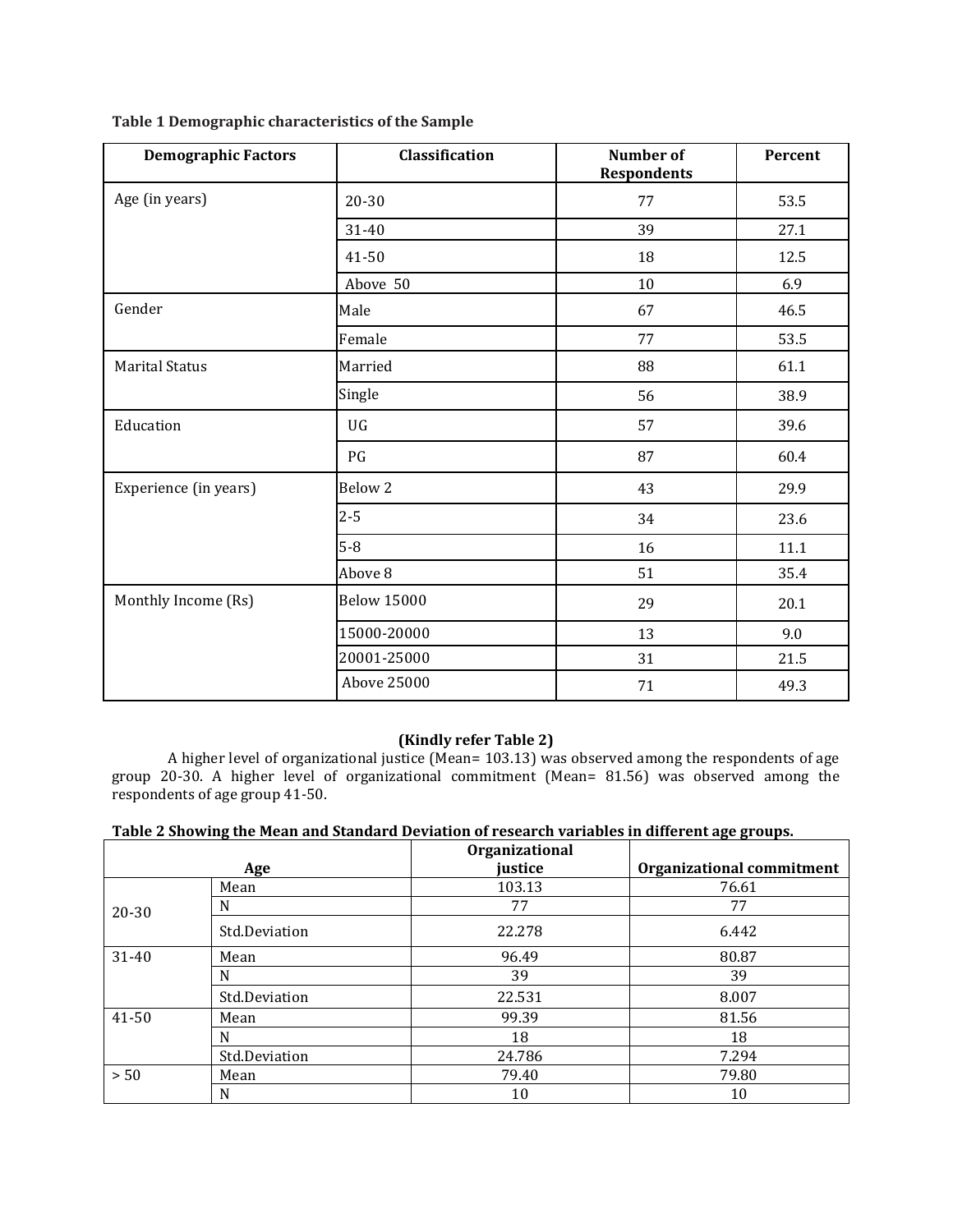|       | Age           | Organizational<br>justice | <b>Organizational commitment</b> |
|-------|---------------|---------------------------|----------------------------------|
|       | Std.Deviation | 19.033                    | 4.917                            |
| Total | Mean          | 99.22                     | 78.60                            |
|       |               | 144                       | 144                              |
|       | Std.Deviation | 23.071                    | 7.189                            |

#### **(Kindly refer Table 3)**

A higher level of organizational justice (Mean= 103.13) was observed among the female respondents. A higher level of organizational commitment (Mean= 81.56) was observed among the female respondents.

## **Table 3 Showing the Mean and Standard Deviation of research variables among the male and female respondents.**

|        | Gender         | Organizational<br>justice | Organizational<br>commitment |
|--------|----------------|---------------------------|------------------------------|
|        | Mean           | 98.25                     | 76.13                        |
| Male   | N              | 67                        | 67                           |
|        | Std.Deviation  | 21.590                    | 5.841                        |
| Female | Mean           | 100.05                    | 80.75                        |
|        | N              | 77                        | 77                           |
|        | Std.Deviation  | 24.396                    | 7.587                        |
| Total  | Mean           | 99.22                     | 78.60                        |
|        | N              | 144                       | 144                          |
|        | Std. Deviation | 23.071                    | 7.189                        |

## **(Kindly refer Table 4)**

A higher level of organizational justice (Mean= 107.36) was observed among the respondents who are single. A higher level of organizational commitment (Mean= 79.33) was observed among the respondents who are married.

**Table 4 Showing the Mean and Standard Deviation of research variables among the married and unmarried respondents**

|         | <b>Marital status</b> | Organizational<br>justice | Organizational<br>commitment |
|---------|-----------------------|---------------------------|------------------------------|
|         | Mean                  | 94.03                     | 79.33                        |
| Married | N                     | 88                        | 88                           |
|         | Std.Deviation         | 22.453                    | 7.656                        |
| Single  | Mean                  | 107.36                    | 77.46                        |
|         | N                     | 56                        | 56                           |
|         | Std.Deviation         | 21.817                    | 6.284                        |
| Total   | Mean                  | 99.22                     | 78.60                        |
|         | N                     | 144                       | 144                          |
|         | Std.Deviation         | 23.071                    | 7.189                        |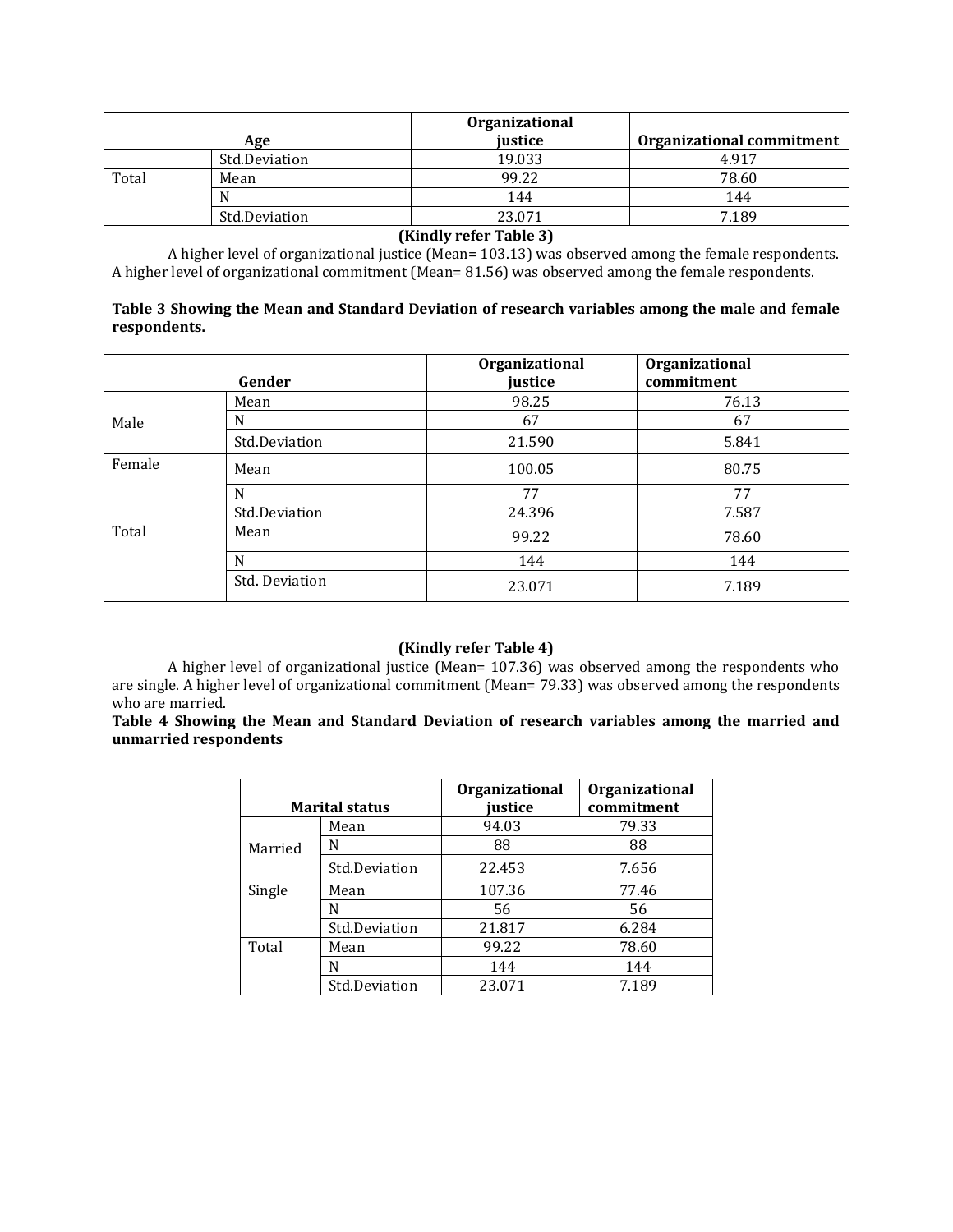## **(Kindly refer Table 5)**

A higher level of organizational justice (Mean= 100.18) was observed among the post graduates. A higher level of organizational commitment (Mean= 80.07) was observed among the respondents who are under graduates

## **Table 5 Showing the Mean and Standard Deviation of research variables in different Education groups.**

|       |                  | Organizational |                                  |
|-------|------------------|----------------|----------------------------------|
|       | <b>Education</b> | justice        | <b>Organizational commitment</b> |
|       | Mean             | 97.74          | 80.07                            |
| UG    | N                | 57             | 57                               |
|       | Std.Deviation    | 24.599         | 8.426                            |
| PG    | Mean             | 100.18         | 77.64                            |
|       | N                | 87             | 87                               |
|       | Std.Deviation    | 22.104         | 6.111                            |
| Total | Mean             | 99.22          | 78.60                            |
|       | N                | 144            | 144                              |
|       | Std.Deviation    | 23.071         | 7.189                            |

#### **(Kindly refer Table 6)**

A higher level of organizational justice (Mean=109.79) was observed among the respondents of experience group below 2 years. A higher level of organizational commitment (Mean=81.81) was observed among the respondents of experience 5-8 years.

## **Table 6 Showing the Mean and Standard Deviation of research variables in different Experience groups.**

|              |                      | Organizational |                                  |
|--------------|----------------------|----------------|----------------------------------|
|              | <b>Experience</b>    | justice        | <b>Organizational commitment</b> |
|              | Mean                 | 109.79         | 77.86                            |
| < 2          | N                    | 43             | 43                               |
|              | <b>Std.Deviation</b> | 20.599         | 5.922                            |
| $2 - 5$      | Mean                 | 97.65          | 74.85                            |
|              | N                    | 34             | 34                               |
|              | <b>Std.Deviation</b> | 21.720         | 5.842                            |
| $5-8$        | Mean                 | 94.44          | 81.81                            |
|              | N                    | 16             | 16                               |
|              | <b>Std.Deviation</b> | 27.164         | 8.448                            |
| >8           | Mean                 | 92.84          | 80.73                            |
|              | N                    | 51             | 51                               |
|              | <b>Std.Deviation</b> | 22.058         | 7.516                            |
| <b>Total</b> | Mean                 | 99.22          | 78.60                            |
|              | N                    | 144            | 144                              |
|              | <b>Std.Deviation</b> | 23.071         | 7.189                            |

**(Kindly refer Table 7)**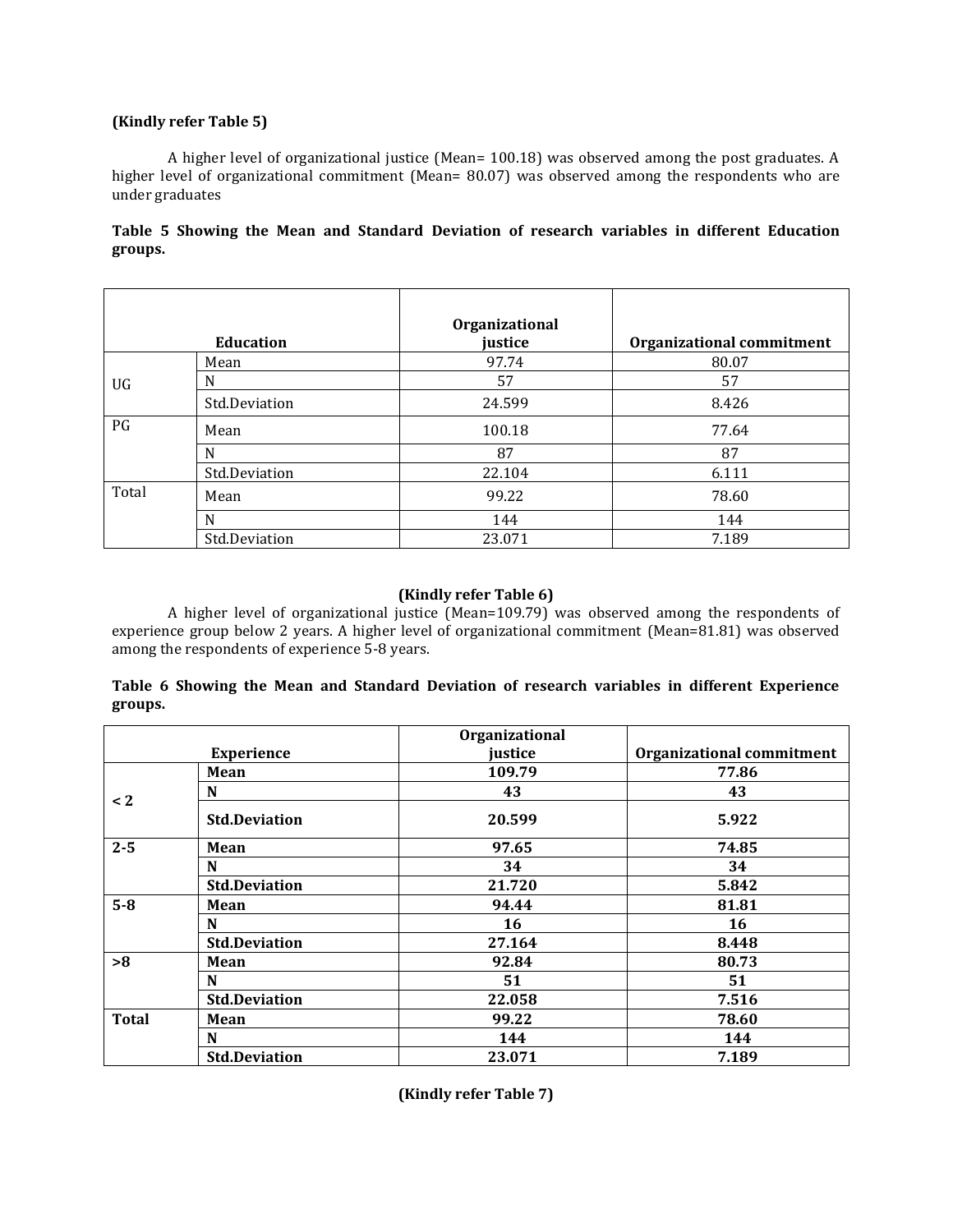A higher level of organizational justice (Mean=112.17) was observed among the respondents of income group below less than 15000. A higher level of organizational commitment (Mean=79.92) was observed among the respondents of income 15001-20000.

**Table 7 Showing the Mean and Standard Deviation of research variables in different Income groups.**

|             | <b>Income</b> | Organizational<br>justice | Organizational<br>commitment |
|-------------|---------------|---------------------------|------------------------------|
|             | Mean          | 112.17                    | 79.21                        |
|             | N             | 29                        | 29                           |
| < 15000     | Std.Deviation | 22.854                    | 6.673                        |
| 15001-20000 | Mean          | 110.54                    | 79.92                        |
|             | N             | 13                        | 13                           |
|             | Std.Deviation | 24.768                    | 5.090                        |
| 20001-25000 | Mean          | 100.23                    | 79.84                        |
|             | N             | 31                        | 31                           |
|             | Std.Deviation | 21.844                    | 6.548                        |
| >25000      | Mean          | 91.41                     | 77.58                        |
|             | N             | 71                        | 71                           |
|             | Std Deviation | 20.325                    | 7.920                        |
| Total       | Mean          | 99.22                     | 78.60                        |
|             | N             | 144                       | 144                          |
|             | Std.Deviation | 23.071                    | 7.189                        |

## **(Kindly refer Table 8)**

There was a significant difference in procedural justice (F=16.504, p< .01); interactional justice (F=9.757, p< .01); organizational justice (F=3.562, p< .05); affective commitment (F=6.594, p< .01); continuance commitment (F=4.235, p< .01); and organizational commitment (F=4.712, p< .01) among the respondents of different age groups.

| Table 8 Showing the results of ANOVA test of Research variables in relation to Age |
|------------------------------------------------------------------------------------|
|------------------------------------------------------------------------------------|

|                          |                          | Sum of<br><b>Squares</b> | df  | Mean<br><b>Square</b> | F      | Sig. |
|--------------------------|--------------------------|--------------------------|-----|-----------------------|--------|------|
| Distributive<br>justice  | <b>Between</b><br>Groups | 25.047                   | 3   | 8.349                 | 1.152  | .330 |
|                          | Within<br>Groups         | 1014.509                 | 140 | 7.246                 |        |      |
|                          | Total                    | 1039.556                 | 143 |                       |        |      |
| Procedural<br>justice    | <b>Between</b><br>Groups | 475.615                  | 3   | 158.538               | 16.504 | .000 |
|                          | Within<br>Groups         | 1344.823                 | 140 | 9.606                 |        |      |
|                          | Total                    | 1820.437                 | 143 |                       |        |      |
|                          | <b>Between</b><br>Groups | 874.008                  | 3   | 291.336               | 9.757  | .000 |
| Interactional<br>justice | Within<br>Groups         | 4180.319                 | 140 | 29.859                |        |      |
|                          | Total                    | 5054.326                 | 143 |                       |        |      |
| Organizational           | Between                  | 5397.204                 | 3   | 1799.068              | 3.562  | .016 |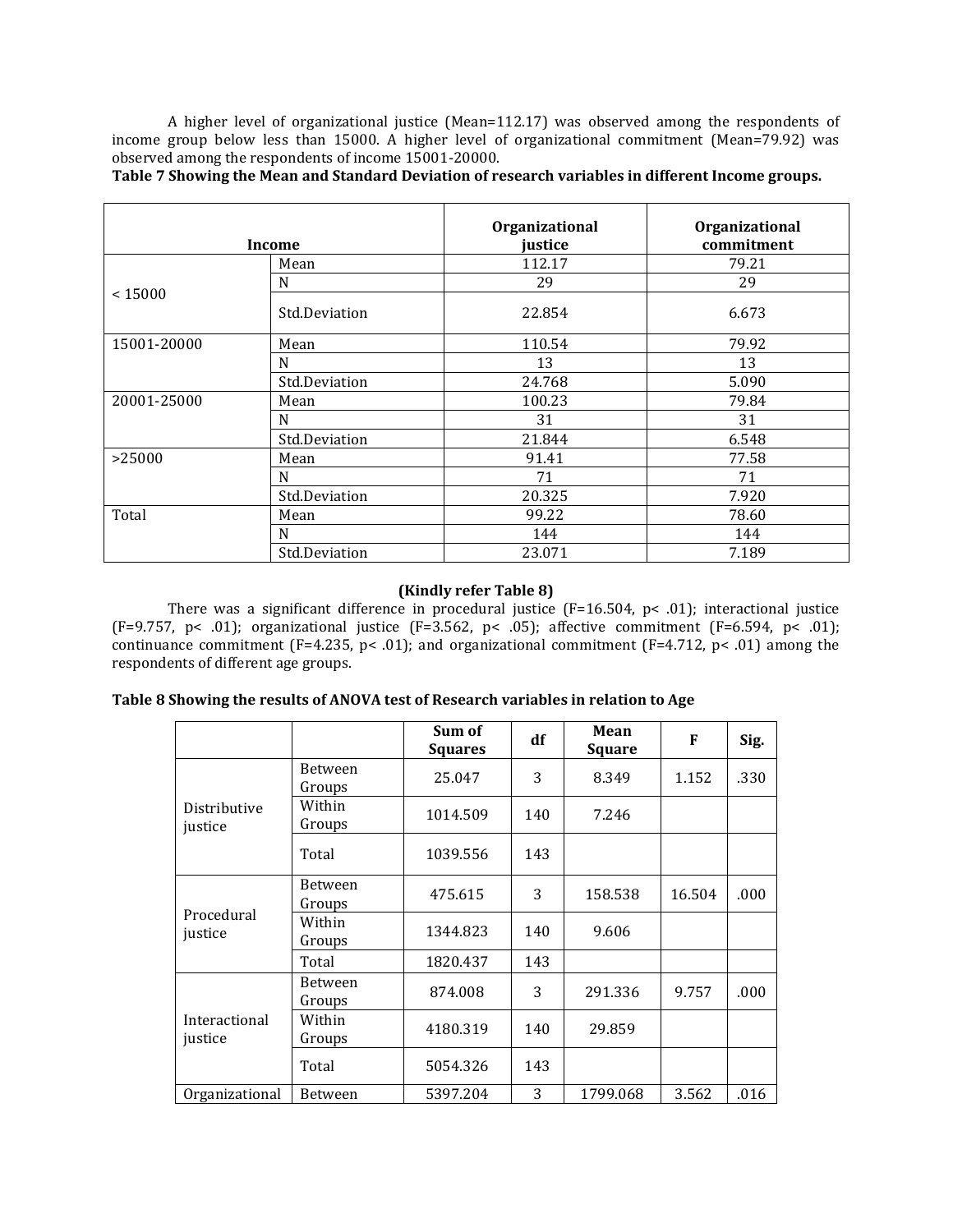|                              |                          | Sum of<br><b>Squares</b> | df  | Mean<br><b>Square</b> | F     | Sig. |
|------------------------------|--------------------------|--------------------------|-----|-----------------------|-------|------|
| justice                      | Groups                   |                          |     |                       |       |      |
|                              | Within<br>Groups         | 70715.123                | 140 | 505.108               |       |      |
|                              | Total                    | 76112.326                | 143 |                       |       |      |
| Affective<br>commitment      | <b>Between</b><br>Groups | 271.098                  | 3   | 90.366                | 6.594 | .000 |
|                              | Within<br>Groups         | 1918.652                 | 140 | 13.705                |       |      |
|                              | Total                    | 2189.750                 | 143 |                       |       |      |
| Continuance<br>commitment    | Between<br>Groups        | 143.882                  | 3   | 47.961                | 4.235 | .007 |
|                              | Within<br>Groups         | 1585.611                 | 140 | 11.326                |       |      |
|                              | Total                    | 1729.493                 | 143 |                       |       |      |
| Normative                    | Between<br>Groups        | 9.492                    | 3   | 3.164                 | .304  | .822 |
| commitment                   | Within<br>Groups         | 1456.480                 | 140 | 10.403                |       |      |
|                              | Total                    | 1465.972                 | 143 |                       |       |      |
| Organizational<br>commitment | Between<br>Groups        | 677.722                  | 3   | 225.907               | 4.712 | .004 |
|                              | Within<br>Groups         | 6712.715                 | 140 | 47.948                |       |      |
|                              | Total                    | 7390.438                 | 143 |                       |       |      |

## **(Kindly refer Table 9)**

There was a significant difference in distributive justice (F=2.970, p< .05); interactional justice (F=4.426, p< .01); organizational justice (F=4.972, p< .01); affective commitment (F=5.263, p< .01); continuance commitment (F=2.751, p< .05); normative commitment (F=4.759, p< .01); and organizational commitment (F=6.442, p< .01) among the respondents of different experience groups.

| Table 9 Showing the results of ANOVA test of Research variables and Experience group |  |
|--------------------------------------------------------------------------------------|--|
|                                                                                      |  |

|                           |                | <b>Sum of Squares</b> | df  | <b>Mean Square</b> | F     | Sig. |
|---------------------------|----------------|-----------------------|-----|--------------------|-------|------|
|                           | Between Groups | 62.196                | 3   | 20.732             | 2.970 | .034 |
| Distributive justice      | Within Groups  | 977.359               | 140 | 6.981              |       |      |
|                           | Total          | 1039.556              | 143 |                    |       |      |
|                           | Between Groups | 41.871                | 3   | 13.957             | 1.099 | .352 |
| Procedural justice        | Within Groups  | 1778.566              | 140 | 12.704             |       |      |
|                           | Total          | 1820.438              | 143 |                    |       |      |
|                           | Between Groups | 437.807               | 3   | 145.936            | 4.426 | .005 |
| Interactional justice     | Within Groups  | 4616.520              | 140 | 32.975             |       |      |
|                           | Total          | 5054.326              | 143 |                    |       |      |
|                           | Between Groups | 7328.763              | 3   | 2442.921           | 4.972 | .003 |
| Organizational<br>justice | Within Groups  | 68783.564             | 140 | 491.311            |       |      |
|                           | Total          | 76112.326             | 143 |                    |       |      |
|                           | Between Groups | 221.943               | 3   | 73.981             | 5.263 | .002 |
| Affective                 | Within Groups  | 1967.807              | 140 | 14.056             |       |      |
| commitment                | Total          | 2189.750              | 143 |                    |       |      |
| Continuance               | Between Groups | 96.267                | 3   | 32.089             | 2.751 | .045 |
| commitment                | Within Groups  | 1633.226              | 140 | 11.666             |       |      |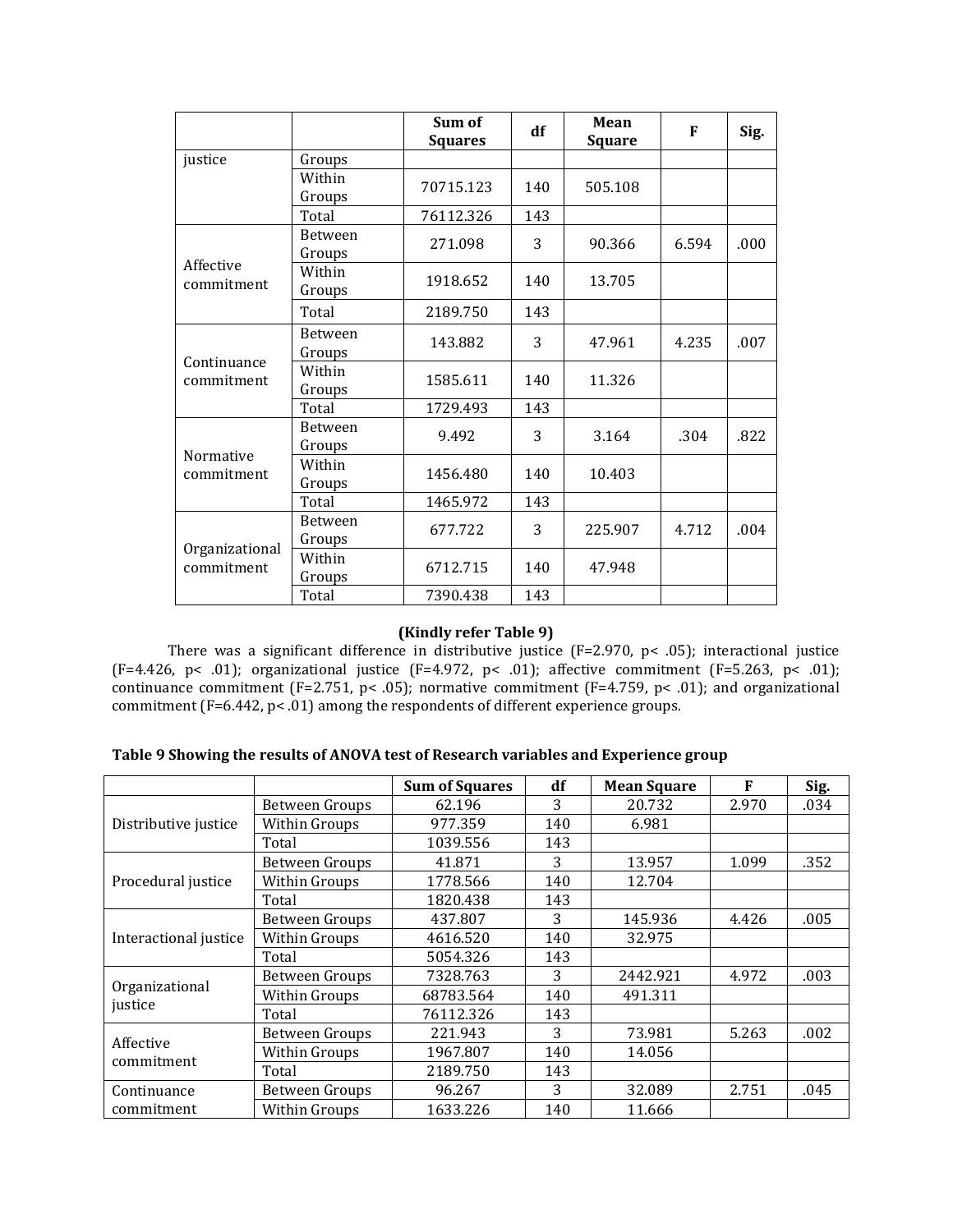|                              |                | <b>Sum of Squares</b> | df  | <b>Mean Square</b> |       | Sig. |
|------------------------------|----------------|-----------------------|-----|--------------------|-------|------|
|                              | Total          | 1729.493              | 143 |                    |       |      |
|                              | Between Groups | 135.652               |     | 45.217             | 4.759 | .003 |
| Normative<br>commitment      | Within Groups  | 1330.320              | 140 | 9.502              |       |      |
|                              | Total          | 1465.972              | 143 |                    |       |      |
|                              | Between Groups | 896.416               |     | 298.805            | 6.442 | .000 |
| Organizational<br>commitment | Within Groups  | 6494.022              | 140 | 46.386             |       |      |
|                              | Total          | 7390.437              | 143 |                    |       |      |

#### **(Kindly refer Table 10)**

There was a significant difference in distributive justice (F=3.701, p< .05); procedural justice (F=3.467, p< .05); interactional justice (F=7.702, p< .01); and organizational justice (F=7.795, p< .01) among the respondents of different income groups.

#### **Table 10 Showing the results of ANOVA test of Research variables and Income groups**

|                           |                       | <b>Sum of Squares</b>                                                                                                                                              | df  | <b>Mean Square</b> | F     | Sig. |
|---------------------------|-----------------------|--------------------------------------------------------------------------------------------------------------------------------------------------------------------|-----|--------------------|-------|------|
|                           | Between Groups        | 76.393                                                                                                                                                             | 3   | 25.464             | 3.701 | .013 |
| Distributive justice      | Within Groups         | 963.163                                                                                                                                                            | 140 | 6.880              |       |      |
|                           | Total                 | 1039.556                                                                                                                                                           | 143 |                    |       |      |
|                           | <b>Between Groups</b> | 125.907                                                                                                                                                            | 3   | 41.969             | 3.467 | .018 |
| Procedural justice        | Within Groups         | 1694.530                                                                                                                                                           | 140 | 12.104             |       |      |
|                           | Total                 | 1820.437                                                                                                                                                           | 143 |                    |       |      |
|                           | <b>Between Groups</b> | 716.018                                                                                                                                                            | 3   | 238.673            | 7.702 | .000 |
| Interactional justice     | Within Groups         | 4338.309                                                                                                                                                           | 140 | 30.988             |       |      |
|                           | Total                 | 5054.326                                                                                                                                                           | 143 |                    |       |      |
|                           | <b>Between Groups</b> | 10894.383                                                                                                                                                          | 3   | 3631.461           | 7.795 | .000 |
| Organizational            | Within Groups         | 65217.943                                                                                                                                                          | 140 | 465.842            |       |      |
| justice                   | Total                 | 76112.326                                                                                                                                                          | 143 |                    |       |      |
| Affective                 | <b>Between Groups</b> | 45.809                                                                                                                                                             | 3   | 15.270             | .997  | .396 |
| commitment                | Within Groups         | 2143.941                                                                                                                                                           | 140 | 15.314             |       |      |
|                           | Total                 | 2189.750                                                                                                                                                           | 143 |                    |       |      |
|                           | <b>Between Groups</b> | 45.027                                                                                                                                                             | 3   | 15.009             | 1.247 | .295 |
| Continuance<br>commitment | Within Groups         | 1684.466                                                                                                                                                           | 140 | 12.032             |       |      |
|                           | Total                 | 1729.493<br>143<br>3<br>13.172<br>39.516<br>140<br>1426.457<br>10.189<br>1465.972<br>143<br>3<br>51.746<br>155.238<br>7235.199<br>140<br>51.680<br>7390.437<br>143 |     |                    |       |      |
|                           | <b>Between Groups</b> |                                                                                                                                                                    |     |                    | 1.293 | .279 |
| Normative                 | Within Groups         |                                                                                                                                                                    |     |                    |       |      |
| commitment                | Total                 |                                                                                                                                                                    |     |                    |       |      |
|                           | <b>Between Groups</b> |                                                                                                                                                                    |     |                    | 1.001 | .394 |
| Organizational            | Within Groups         |                                                                                                                                                                    |     |                    |       |      |
| commitment                | Total                 |                                                                                                                                                                    |     |                    |       |      |

## **(Kindly refer Table 11)**

There was a significant positive correlation between distributive justice and procedural justice (r=0.397, p<.01); distributive justice and interactional justice (r=0.307, p<.01); distributive justice and affective commitment( $r=0.306$ ,  $p<01$ ); procedural justice and interactional justice ( $r=0.570$ ,  $p<01$ ); interactional justice and affective commitment (r=0.229, p<.01); interactional justice and continuance commitment (r=0.219, p<.01); and interactional justice and normative commitment (r=0.211, p<.05).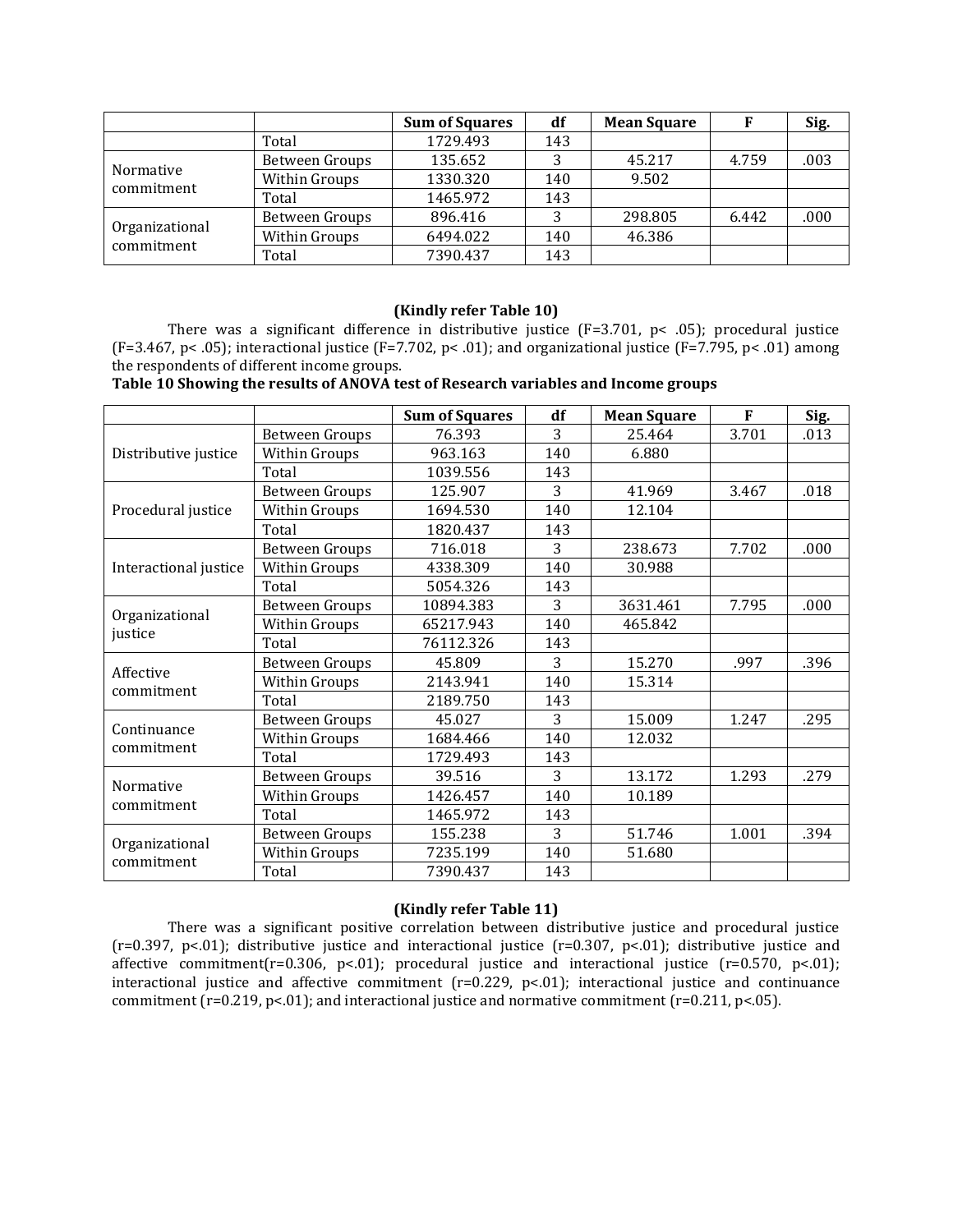## **Table 11 Showing the correlation among research variables**

|                                |                                         |                                 |                        |                                  | <b>Affectiv</b> | Continuanc     | <b>Normativ</b> |
|--------------------------------|-----------------------------------------|---------------------------------|------------------------|----------------------------------|-----------------|----------------|-----------------|
|                                |                                         |                                 |                        |                                  | e               | e              | e               |
|                                |                                         | <b>Distributiv</b><br>e justice | Procedura<br>l justice | <b>Interaction</b><br>al justice | commit          | commit<br>ment | commit<br>ment  |
| Distributiv                    | Pearson                                 |                                 |                        |                                  | ment            |                |                 |
| e justice                      | Correlatio<br>n                         | $\mathbf{1}$                    | $.397**$               | $.307**$                         | $.306**$        | .103           | $-045$          |
|                                | Sig. $(2 -$<br>tailed)                  |                                 | .000                   | .000                             | .000            | .221           | .595            |
|                                | ${\bf N}$                               |                                 | 144                    | 144                              | 144             | 144            | 144             |
| Procedural<br>justice          | Pearson<br>Correlatio<br>n              |                                 | $\mathbf{1}$           | $.570**$                         | .038            | .141           | .033            |
|                                | Sig. $(2 -$<br>tailed)                  |                                 |                        | .000                             | .653            | .092           | .693            |
|                                | ${\bf N}$                               |                                 |                        | 144                              | 144             | 144            | 144             |
| Inter<br>actional<br>justice   | Pearson<br>Correlatio<br>$\mathbf n$    |                                 |                        | $\mathbf 1$                      | $.229**$        | $.219**$       | $.211*$         |
|                                | $Sig. (2-$<br>tailed)                   |                                 |                        |                                  | .006            | .008           | .011            |
|                                | N                                       |                                 |                        |                                  | 144             | 144            | 144             |
| Affective<br>commit<br>ment    | Pearson<br>Correlatio<br>n              |                                 |                        |                                  | $\mathbf{1}$    | $.361**$       | .074            |
|                                | Sig. $(2 -$<br>tailed)                  |                                 |                        |                                  |                 | .000           | .381            |
|                                | $\mathbf N$                             |                                 |                        |                                  |                 | 144            | 144             |
| Continuanc<br>e commit<br>ment | Pearson<br>Correlatio<br>n              |                                 |                        |                                  |                 | $1\,$          | .105            |
|                                | $\overline{\text{Sig. (2-}}$<br>tailed) |                                 |                        |                                  |                 |                | .209            |
|                                | $\overline{N}$                          |                                 |                        |                                  |                 |                | 144             |
| Normative<br>commit<br>ment    | Pearson<br>Correlatio<br>n              |                                 |                        |                                  |                 |                | $1\,$           |
|                                | Sig. $(2 -$<br>tailed)                  |                                 |                        |                                  |                 |                |                 |
|                                | $\mathbf N$                             |                                 |                        |                                  |                 |                |                 |

\*\*. Correlation is significant at the 0.01 level (2-tailed).

\*. Correlation is significant at the 0.05 level (2-tailed).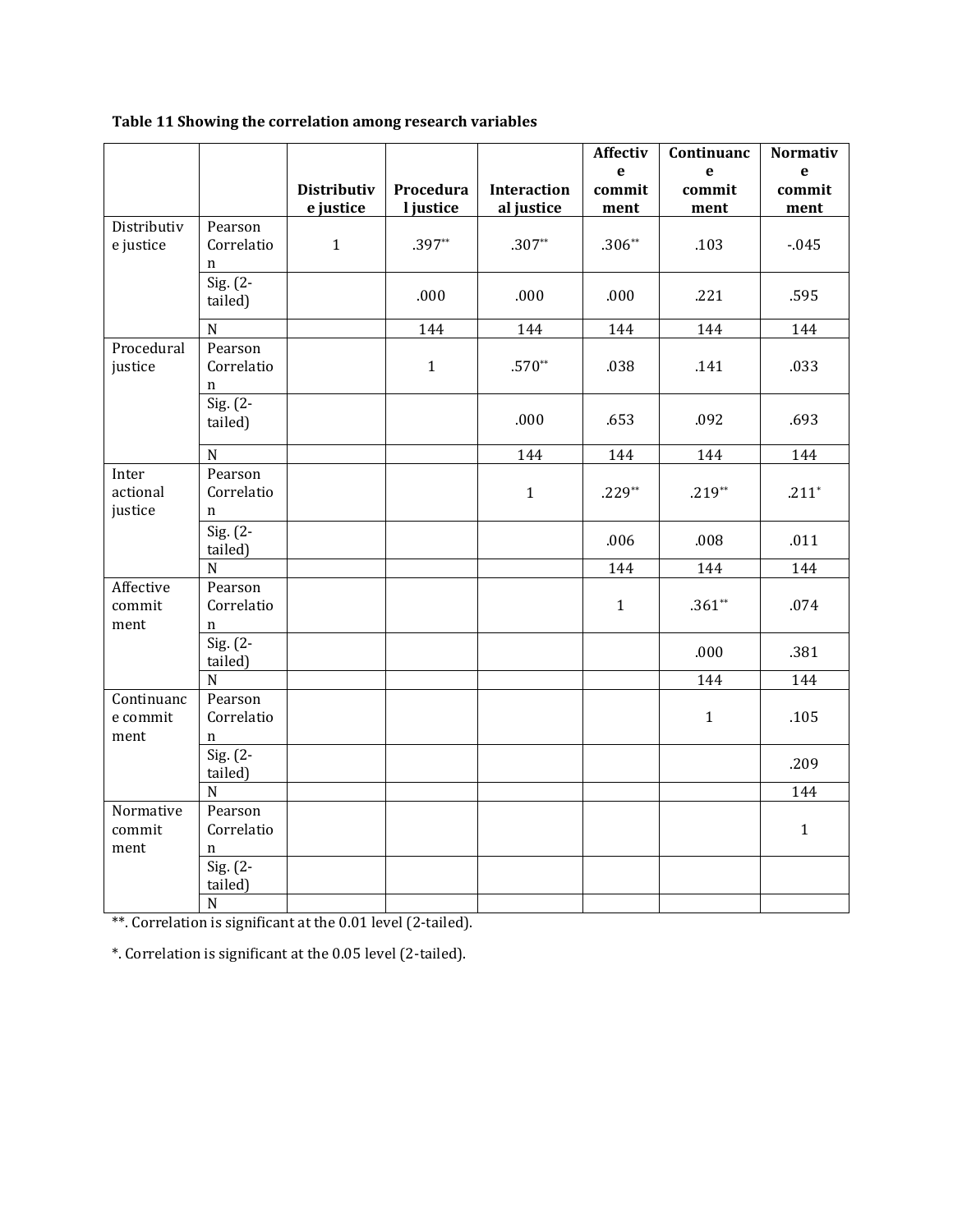#### **(Kindly refer Table 12)**

Regression analysis was conducted to investigate the relationship between the three dimensions of organizational justice - distributive justice, procedural justice, interactional justice, and the three dimensions of organizational commitment i.e., affective commitment, continuance commitment, normative commitment. F-Test was statistically significant (F=7.201&  $p<01$ ), which means that the model was statistically significant. The R-Square was .234 which means that approximately 23% of the variance in organizational commitment was explained by the predictor variables, that is, distributive justice, procedural justice, and interactional justice.

#### **Table 12 Showing the regression analysis with job satisfaction as dependent variable**

### **Model Summary**

| Model | n     | <b>R</b> Square | <b>Adjusted R Square</b> | <b>Std. Error of the Estimate</b> |
|-------|-------|-----------------|--------------------------|-----------------------------------|
|       | .366a | .234            | .215                     | 6.763                             |

a. Predictors: (Constant), Interactional justice, Distributive justice, Procedural justice

| <b>Model</b> |            | <b>Sum of Squares</b> | df  | <b>Mean Square</b> |       | Sig.              |
|--------------|------------|-----------------------|-----|--------------------|-------|-------------------|
|              | Regression | 987.936               |     | 329.312            | 7.201 | .000 <sup>a</sup> |
|              | Residual   | 6402.502              | 140 | 45.732             |       |                   |
|              | Total      | 7390.437              | 143 |                    |       |                   |

#### **ANOVA<sup>b</sup>**

a. Predictors: (Constant), Interactional justice, Distributive justice, Procedural justice

b. Dependent Variable: Organizational commitment

|       | Coefficients <sup>a</sup> |                                              |                   |                                            |          |      |  |  |  |
|-------|---------------------------|----------------------------------------------|-------------------|--------------------------------------------|----------|------|--|--|--|
| Model |                           | <b>Unstandardized</b><br><b>Coefficients</b> |                   | <b>Standardized</b><br><b>Coefficients</b> | t        | Sig. |  |  |  |
|       |                           | B                                            | <b>Std. Error</b> | <b>Beta</b>                                |          |      |  |  |  |
| 1     | (Constant)                | 63.381                                       | 4.597             |                                            | 13.787   | .000 |  |  |  |
|       | Distributive justice      | .396                                         | .230              | .148                                       | 1.721    | .087 |  |  |  |
|       | Procedural justice        | $-342$                                       | .201              | $-170$                                     | $-1.701$ | .091 |  |  |  |
|       | Interactional justice     | .455                                         | .116              | .376                                       | 3.905    | .000 |  |  |  |

## a. Dependent Variable: Organizational commitment